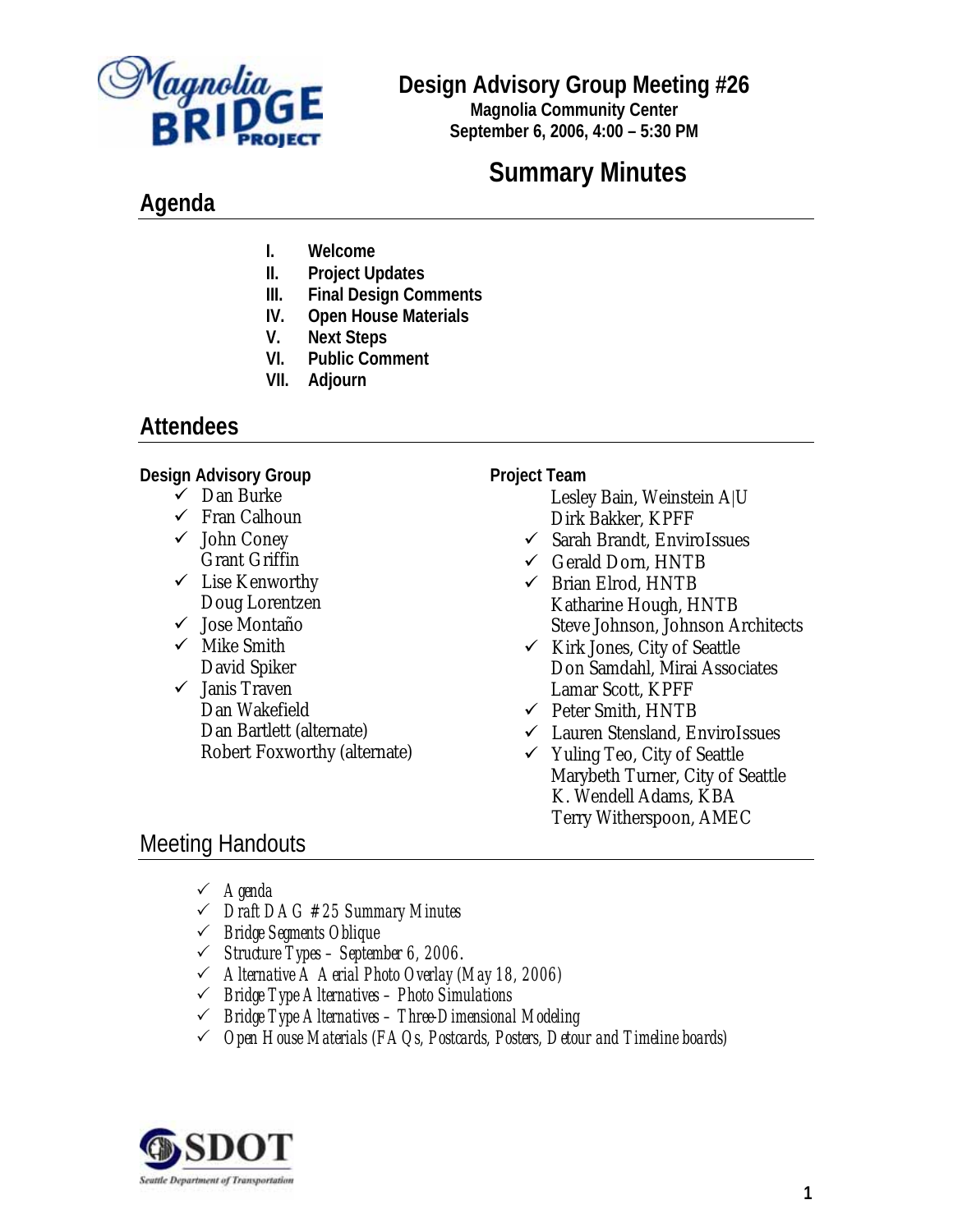#### I. Welcome **Sarah Brandt, EnviroIssues**

Sarah welcomed the group and thanked everyone for coming. She outlined the agenda for the meeting, including:

- **Project updates**
- Design work discussion
- Open house update
- Next steps
- Public comment

Sarah asked if anyone would like to make edits to the meeting minutes from the previous Design Advisory Group (DAG) meeting. Janis Traven commented that she wanted her comments regarding funding to reflect her direct question about how the bridge will be funded and whether the Mayor's office has a funding plan. Sarah affirmed that her direct question would be more clearly stated in the meeting minutes. Sarah reminded the group that she would take edits via phone or email through the end of the week.

## II. Project Updates

### **Kirk Jones, SDOT**

#### **Cultural and Historic Resources Report**

Kirk told the group that the team met with the Washington State Department of Transportation (WSDOT) and they have approved the Cultural and Historic Resources Report. He explained that the team still needs to work with the Navy on issues related to the Navy admiral's house. In the Cultural and Historic Resources Report, SDOT listed the admiral's house as a historic structure and the FHWA regional director cannot claim that the house is historic, since the Navy owns the house. The Navy will be surplusing the property and they will do the Federal Cultural and Historic Resources Report and review that with the tribes and other stakeholders.

#### **Draft Environmental Assessment**

Kirk described that consulting with the Navy, preparing the biological assessment, and producing the draft environmental assessment (Draft EA) can be done in parallel. A final EA cannot be approved until all of these steps are completed. Kirk expects to publish a Draft EA before the end of the year and have a hearing on that document to address questions and assure that all the impacts of Alternative A have been identified.

#### **Biological Assessment**

Kirk explained that WSDOT will begin consulting with the tribes regarding the biological assessment. There are questions about the footprint of Alternative A being over the water and how impacts from that might be mitigated. There is a declaration for the whole Puget Sound regarding steelhead and SDOT must decide whether to include steelhead in the EA, not knowing if the area near the new Magnolia Bridge will be included in any new regulations. Anchor Environmental is helping SDOT work on that process. A determination regarding steelhead is pending and could occur as early as the end of this year.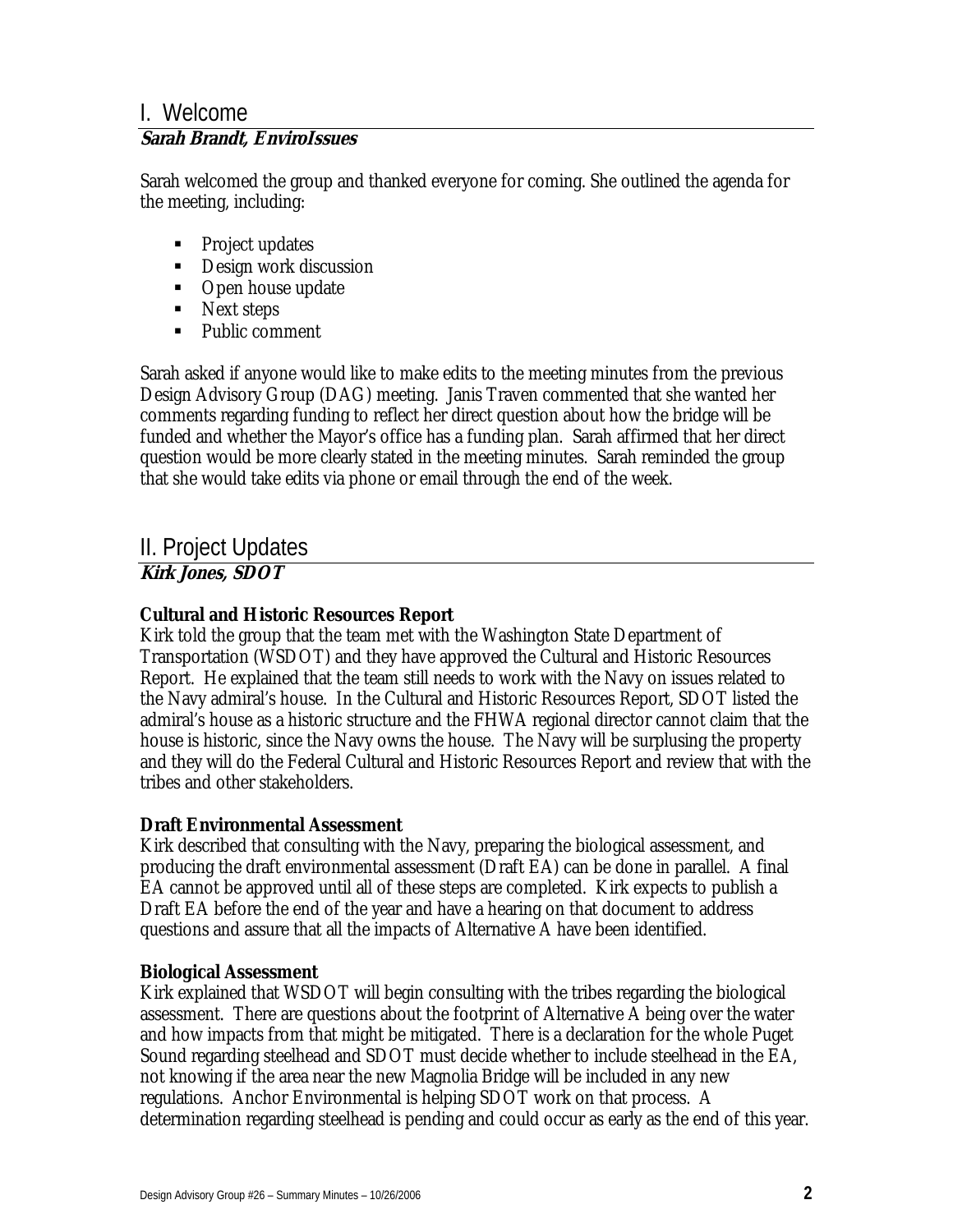The project team must decide whether to spend six months on the full process of considering mitigation measures for steelhead or bypass that process assuming that the Magnolia Bridge area will not be affected.

#### **Port of Seattle**

Kirk informed the group that the project team met with the Port of Seattle and the cruise ship team on August 14<sup>th</sup> and now have a good idea about how they will coordinate and accommodate traffic flow and other effects as they construct the new bridge.

#### **Seattle Parks Department**

Peter Smith (HNTB) briefed the group about the team's meeting with the Seattle Parks Department. The Parks Department was interested in details about how the park and the Ursula Judkins Memorial Viewpoint will be affected by the new bridge design and construction, as well as how the Smith Cove acquisitions are shaping up. The Parks Department does not have pending plans for development of the Smith Cove area and nothing more is pending for a land swap.

In terms of bridge types, the Parks Department favored those types with the longest span over the lower park. They were also concerned about how the old bridge would be demolished, as well as how the bridge ties into the bluff and how that will impact the viewpoint. Pete explained that the bridge should be fairly level with the viewpoint property and have a grade similar to the existing bridge. Kirk added that they also thought the flatter curve to the new bridge would help with safety entering the viewpoint. The committee working on the viewpoint has a grant and is working with a landscape architect to improve the area. The project team has provided them with maps to assist with that process.

#### **Magnolia Summer Festival**

Sarah Brandt (EnviroIssues) gave an overview of the outreach at the Magnolia Summer Festival. Approximately one hundred and fifty people visited the booth. Most questions regarded funding, when construction will begin, and bicycle access.

# III. Final Design Comments

### **Jerry Dorn, HNTB**

Jerry walked the group through the meeting materials, starting with the *Bridge Segments Oblique.* This photo with colored bridge segments shows the structure split into four parts: the  $15<sup>th</sup>$  Avenue overcrossing, the mainline, the  $23<sup>rd</sup>$  Avenue ramps, and the bluff structure. Different bridge segments could use different bridge types, if desired. Jerry pointed the group to the photo simulations that illustrate the different bridge type options for each bridge segment. The first set are the  $15<sup>th</sup>$  Avenue overcrossing, looking north on  $15<sup>th</sup>$ Avenue W. The photo simulations show the existing bridge, a simulated straight concrete box structure, a simulated haunched concrete box structure, and a simulated prestressed girders structure. Due to the curve in this portion of the structure and the different construction process for concrete boxes and prestressed girders, the concrete box structures have longer spans.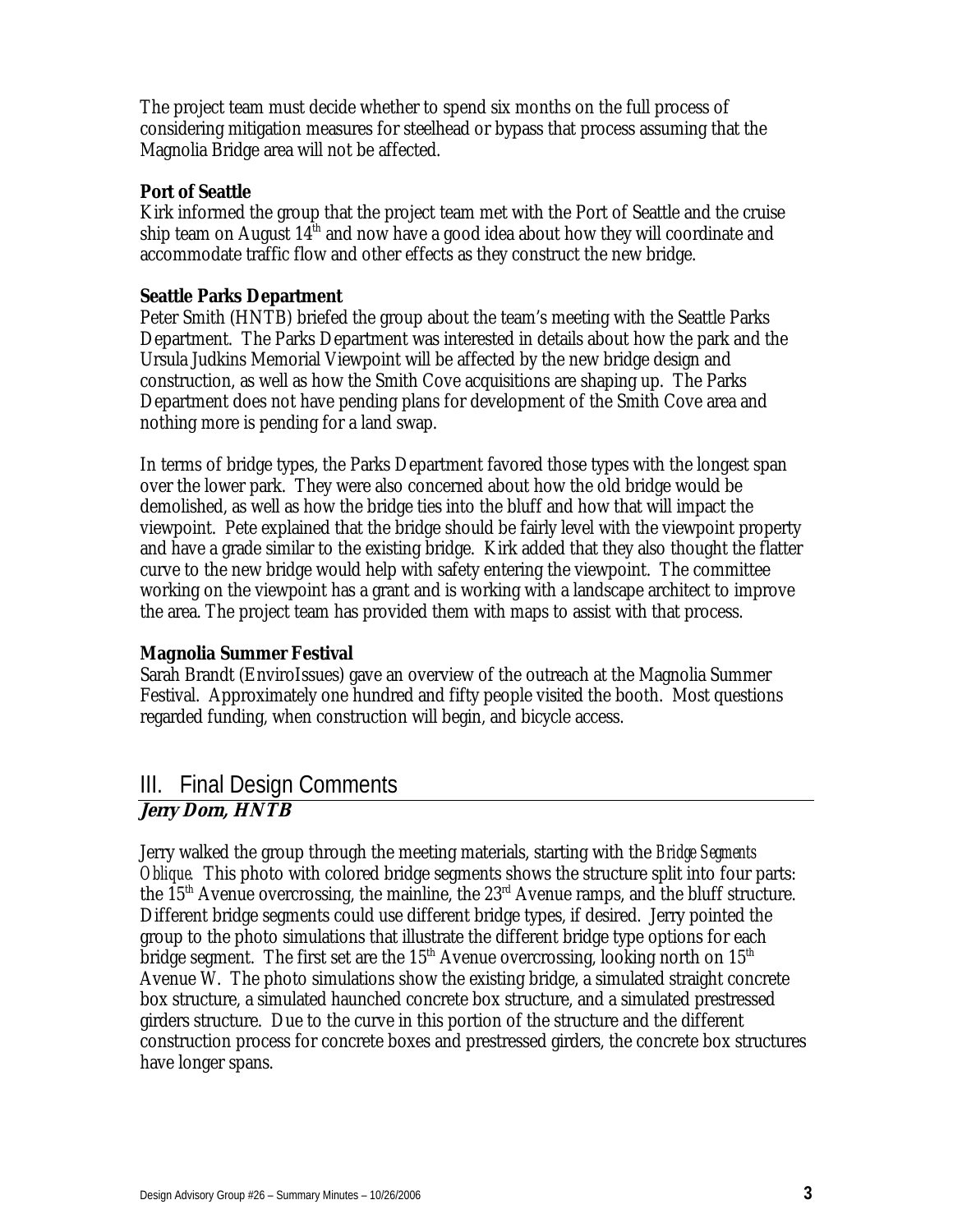### **Discussion**

| M. Smith:  | Do we have options that match the look of the Galer Flyover?                                                                                                                                                                                                                                           |
|------------|--------------------------------------------------------------------------------------------------------------------------------------------------------------------------------------------------------------------------------------------------------------------------------------------------------|
| Jones:     | Yes, the prestressed girders or steel girders.                                                                                                                                                                                                                                                         |
| Kenworthy: | Which options have the longer spans?                                                                                                                                                                                                                                                                   |
| Dorn:      | The haunched concrete box and straight concrete box.                                                                                                                                                                                                                                                   |
| M. Smith:  | So the prestressed girders option will match the Galer Flyover?                                                                                                                                                                                                                                        |
| Jones:     | Yes, the Galer Flyover is steel girders.                                                                                                                                                                                                                                                               |
| Dorn:      | We didn't create photo simulations using the steel. The steel option is more<br>expensive for initial construction cost and for long-term maintenance costs.                                                                                                                                           |
| Jones:     | And you get almost the same visual effect from either steel or concrete.                                                                                                                                                                                                                               |
| Montaño:   | The prestressed girders have a very strong element, and the haunched box<br>looks unbalanced at 15 <sup>th</sup> Avenue. The girders are more balanced.                                                                                                                                                |
| Dorn:      | What about a haunched box with balanced columns, would that be better?<br>Do you like having columns on each side of 15 <sup>th</sup> Avenue?                                                                                                                                                          |
| Montaño:   | Yes.                                                                                                                                                                                                                                                                                                   |
| Traven:    | What's the difference in construction time between these types?                                                                                                                                                                                                                                        |
| Dorn:      |                                                                                                                                                                                                                                                                                                        |
|            | What we're seeing is that the construction time is based on the pier<br>construction - building all the columns - and that adding the superstructure<br>is much faster. Construction time is shorter with the prestressed girders<br>because the concrete box superstructure takes more time to build. |
| Jones:     | It takes an additional couple of months?                                                                                                                                                                                                                                                               |
| Dorn:      | Right.                                                                                                                                                                                                                                                                                                 |
| Traven:    | This is the part of construction where you disturb traffic on $15th$ Avenue, so<br>any time savings is important.                                                                                                                                                                                      |
| Dorn:      | This shouldn't disturb traffic on 15 <sup>th</sup> Avenue.                                                                                                                                                                                                                                             |
| Jones:     | We'll bring in the girders overnight.                                                                                                                                                                                                                                                                  |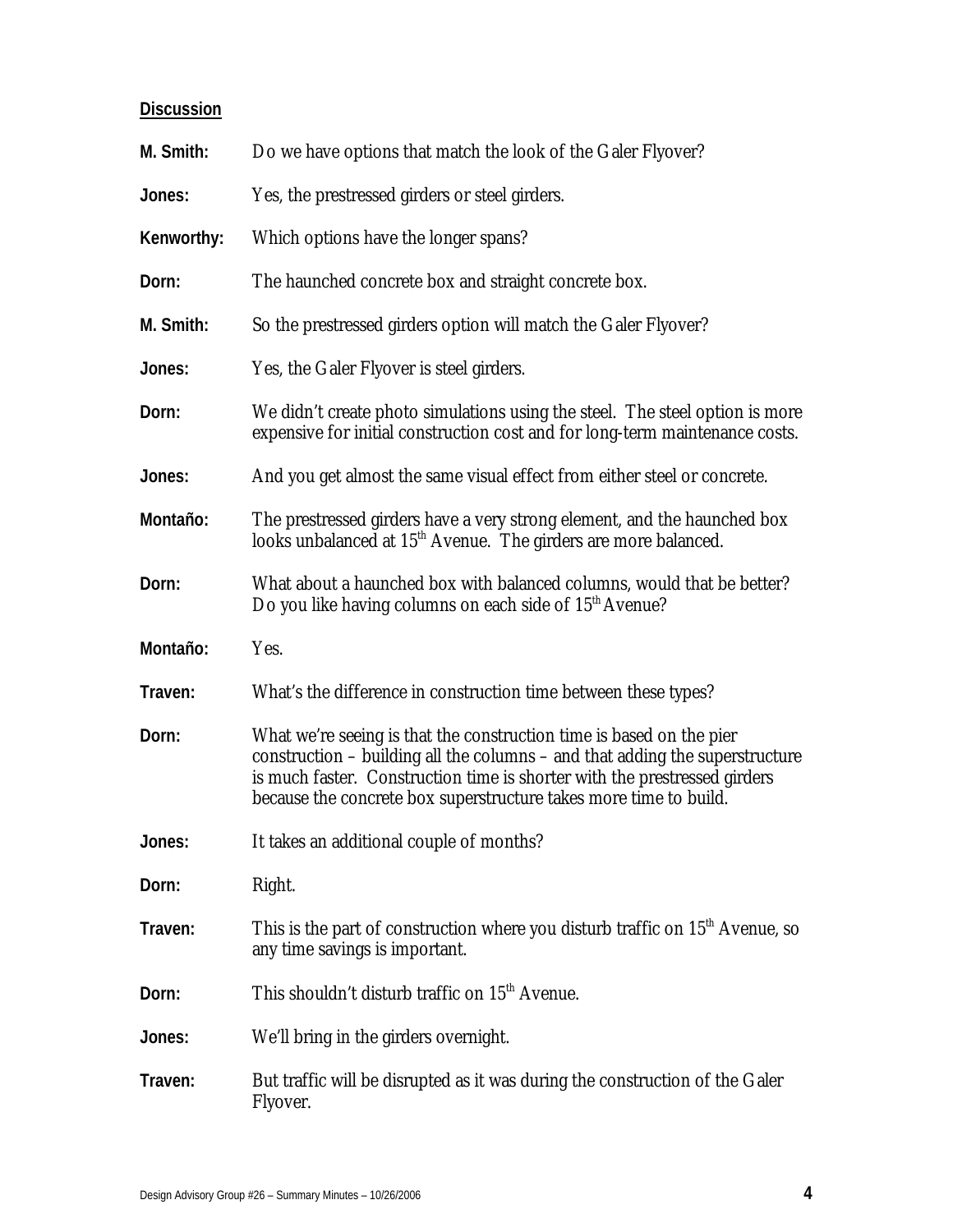| M. Smith:  | We're not in a big race for this part of the construction because we'll have a<br>temporary ramp alternative?                                                                                                                                                                                                                                                                                                                    |
|------------|----------------------------------------------------------------------------------------------------------------------------------------------------------------------------------------------------------------------------------------------------------------------------------------------------------------------------------------------------------------------------------------------------------------------------------|
| Jones:     | That's one of the options, yes.                                                                                                                                                                                                                                                                                                                                                                                                  |
| M. Smith:  | If there is a temporary ramp then construction time is less important.                                                                                                                                                                                                                                                                                                                                                           |
| Jones:     | The estimated time [14-20 months] is when we're in a detour mode, when<br>we're under construction.                                                                                                                                                                                                                                                                                                                              |
| P. Smith:  | Also, we're not getting too fancy in bringing this over the railroad tracks.                                                                                                                                                                                                                                                                                                                                                     |
| Dorn:      | This piece over the railroad tracks can be constructed while there's traffic on<br>a temporary ramp.                                                                                                                                                                                                                                                                                                                             |
| Kenworthy: | 15 <sup>th</sup> Avenue is such a crucial artery and we're seeing more congestion there.<br>If there is ever a decision to widen 15 <sup>th</sup> Avenue, which designs would be<br>most compatible with that?                                                                                                                                                                                                                   |
| Jones:     | We have a 100-foot right-of-way there. We could make decisions that allow<br>for widening, such as setting the columns farther out.                                                                                                                                                                                                                                                                                              |
| Dorn:      | It's not really in the plans we have right now.                                                                                                                                                                                                                                                                                                                                                                                  |
| Kenworthy: | If we have a column on the right-of-way line, we would foreclose options.                                                                                                                                                                                                                                                                                                                                                        |
| Jones:     | If we have the columns set back, that would allow for more options. We'll<br>ask that question in the City. Thank you.                                                                                                                                                                                                                                                                                                           |
| Coney:     | Lise [Kenworthy] asked my question well. I'd also like to know why there is<br>no cost estimate for retrofitting this section $[15th A$ venue Structure]. You've<br>said it's as costly to do a retrofit as to build a new one; I'd like to see that<br>comparison.                                                                                                                                                              |
| Jones:     | Our apologies, we'll get that to you.                                                                                                                                                                                                                                                                                                                                                                                            |
| Burke:     | At our last meeting, people were really sensitive to costs and we looked at<br>lower cost options. So the difference between \$5 million [Prestressed<br>Concrete Girders] and \$6 million [Haunched Cast-in-Place Concrete Box<br>Girder or Steel I-Girders] - I don't understand why they are so different.<br>Also, with material prices going up, will this \$5 million versus \$6 million ratio<br>stay the same over time? |
| Dorn:      | In general, we're not saving a lot on the number of columns. What we see is<br>that the superstructure costs are different. The prestressed girders are less<br>expensive, because with the concrete box there are more labor costs and                                                                                                                                                                                          |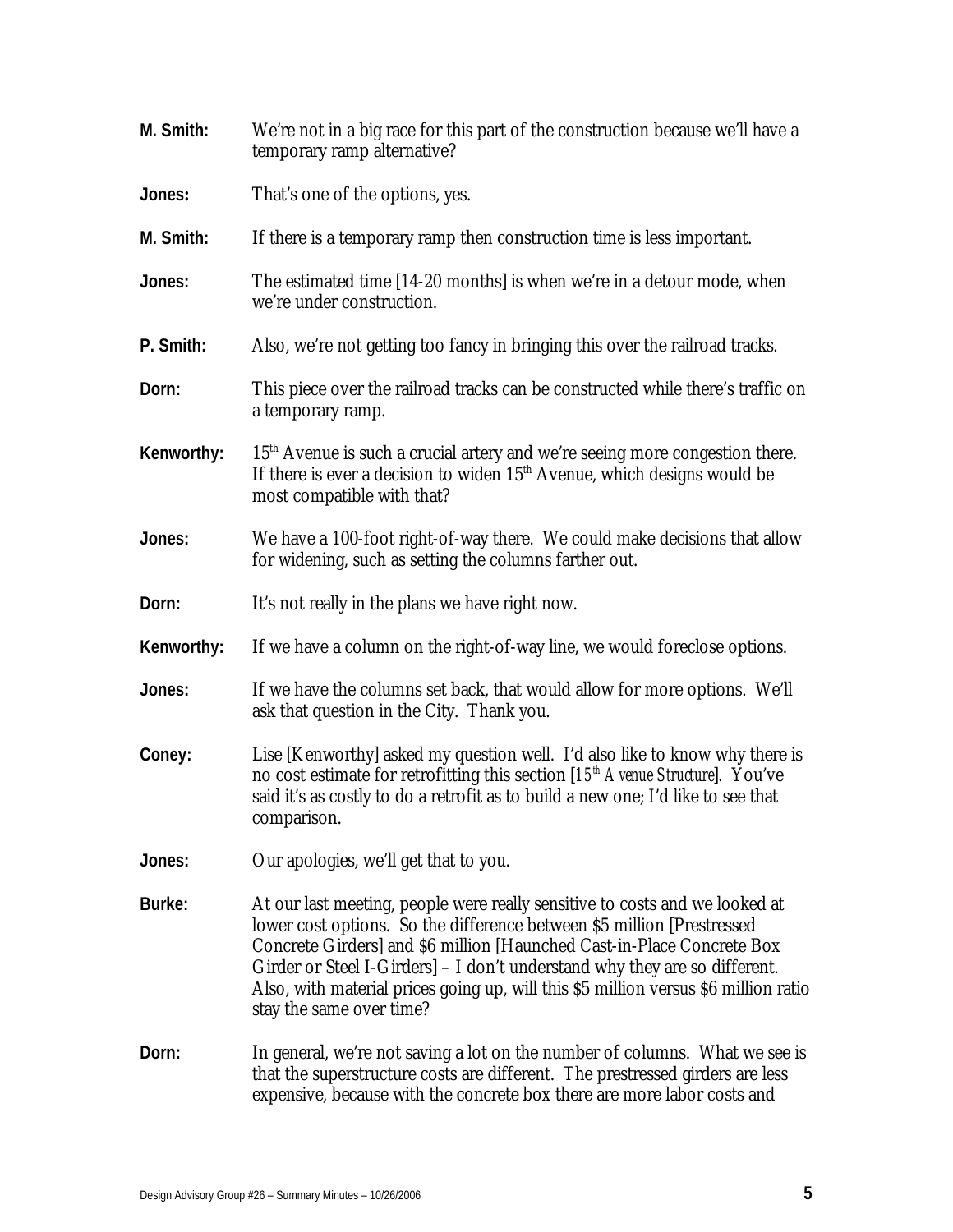|            | other costs. The costs here are the most recent we have, but we haven't<br>gone through a full evaluation of project costs.                                                                                                                                                  |
|------------|------------------------------------------------------------------------------------------------------------------------------------------------------------------------------------------------------------------------------------------------------------------------------|
| Burke:     | The prestressed girders are made offsite and are consistently going to be less<br>expensive?                                                                                                                                                                                 |
| Dorn:      | It's not as big a difference in cost because of the increased number of<br>columns with the prestressed option.                                                                                                                                                              |
| Coney:     | If "Transit Now" passes, that will commit us to bus rapid transit down $15th$<br>Avenue, which makes Lise [Kenworthy]'s point more germane. We don't<br>know what kind of loads 15 <sup>th</sup> Avenue will carry in the near future. We may<br>need to add bus lanes.      |
| Jones:     | Good comment.                                                                                                                                                                                                                                                                |
| Dorn:      | Moving to the mainline structure, the photo is looking north from Alaskan<br>Way. We show the existing bridge, the straight concrete box, and the<br>prestressed girders.                                                                                                    |
| Kenworthy: | No haunched option?                                                                                                                                                                                                                                                          |
| Jones:     | We decided that here the haunched shape wasn't visible. There was a<br>variation in widths as the two parts of the structure came together here, and<br>the haunches got lost in the structure.                                                                              |
| Kenworthy: | Is the existing bridge prestressed girders?                                                                                                                                                                                                                                  |
| Dorn:      | It's made from steel girders right now.                                                                                                                                                                                                                                      |
|            | For this mainline section with the concrete box, the whole length is concrete,<br>but over the railroad it's actually a steel box. We need to set it over the<br>railroad without disturbing rail traffic. Using steel speeds up the process and<br>doesn't involve shoring. |
| M. Smith:  | Right now there is a column in the middle of the track, does that go away?                                                                                                                                                                                                   |
| Jones:     | Yes.                                                                                                                                                                                                                                                                         |
| Burke:     | What's this in the matrix [ <i>Structure Types – September 6, 2006</i> ] over the port<br>property?                                                                                                                                                                          |
| Dorn:      | That has to do with the shoring system during construction. We provide<br>passage north and south, but there will be multiple shoring towers.                                                                                                                                |
| Jones:     | We talked about 60-foot spacing on the shoring towers and right now there<br>are 40-foot spaces, so you'll actually have more passages during construction.                                                                                                                  |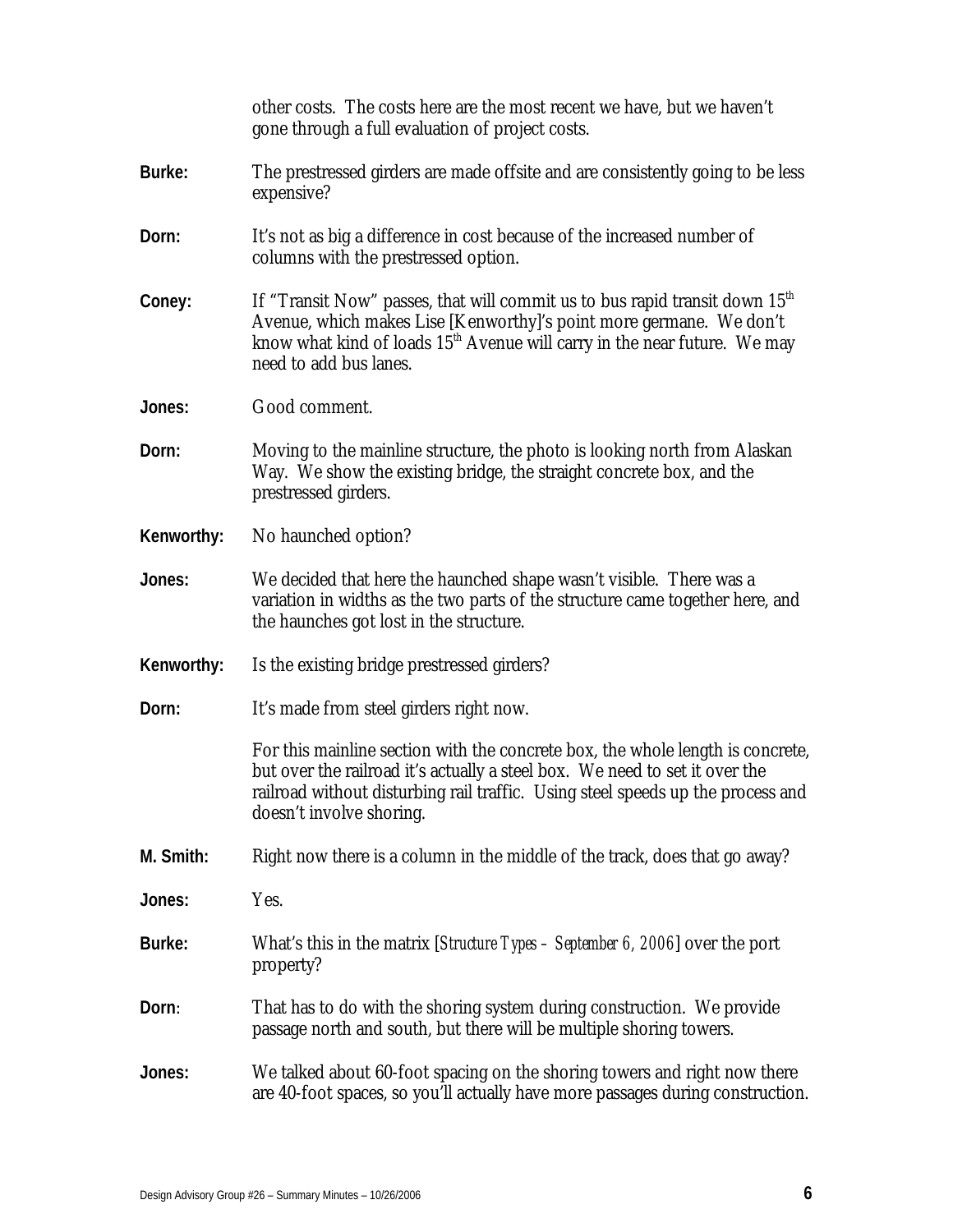| Kenworthy: | Has there been discussion with the railroad?                                                                                                                                                                                                                              |
|------------|---------------------------------------------------------------------------------------------------------------------------------------------------------------------------------------------------------------------------------------------------------------------------|
| Jones:     | They said there would be a big process if we get close to their tracks, so we<br>are making a slight grade change and making sure we can span it with either a<br>girder or a steel box.                                                                                  |
| Kenworthy: | So then vehicles will be climbing 7.1%? Isn't 6.5% the maximum?                                                                                                                                                                                                           |
| Jones:     | No, a lot of ramps are in the range of 8.0%.                                                                                                                                                                                                                              |
| P. Smith:  | For a shorter distance you can have a steeper grade.                                                                                                                                                                                                                      |
| Jones:     | Trucks will be going from a stop, then up a ramp to a level surface. For that,<br>there's not much difference between 6.5% and 7.1% grade. It's a fairly short<br>section of 7.1%.                                                                                        |
| P. Smith:  | Only 2% of daily traffic here is metro buses and trucks. Those going to<br>Terminal 91 will use the Galer Flyover.                                                                                                                                                        |
| Kenworthy: | Options 1 and 2 have curved flared columns as opposed to some other<br>columns?                                                                                                                                                                                           |
| Dorn:      | We made limited renderings.                                                                                                                                                                                                                                               |
| Jones:     | We could have different combinations.                                                                                                                                                                                                                                     |
| Dorn:      | The next view is from standing in Smith Cove Park looking northwest<br>toward the structure. You see the start of the bluff structure and the ramps<br>to $23rd$ Avenue. Here we show the haunched option in the bluff structure<br>and the straight option in the ramps. |
| P. Smith:  | Keep in mind this is a work in progress.                                                                                                                                                                                                                                  |
| Jones:     | Right now, there are pilings right at the water's edge. There's an existing<br>wharf that will come out of that area – the wharf is not in good shape. There<br>are two columns that will be out in the beach area per structure.                                         |
| Kenworthy: | So it's an error that the wharf is included here?                                                                                                                                                                                                                         |
| Jones:     | It's a work in progress. For the open house, we'll show that clearly and<br>remove the wharf.                                                                                                                                                                             |
| P. Smith:  | The existing seawall is right along the southern edge of the existing bluff<br>structure; the off ramps will be built last because of conflicts with existing<br>bluff structure.                                                                                         |

.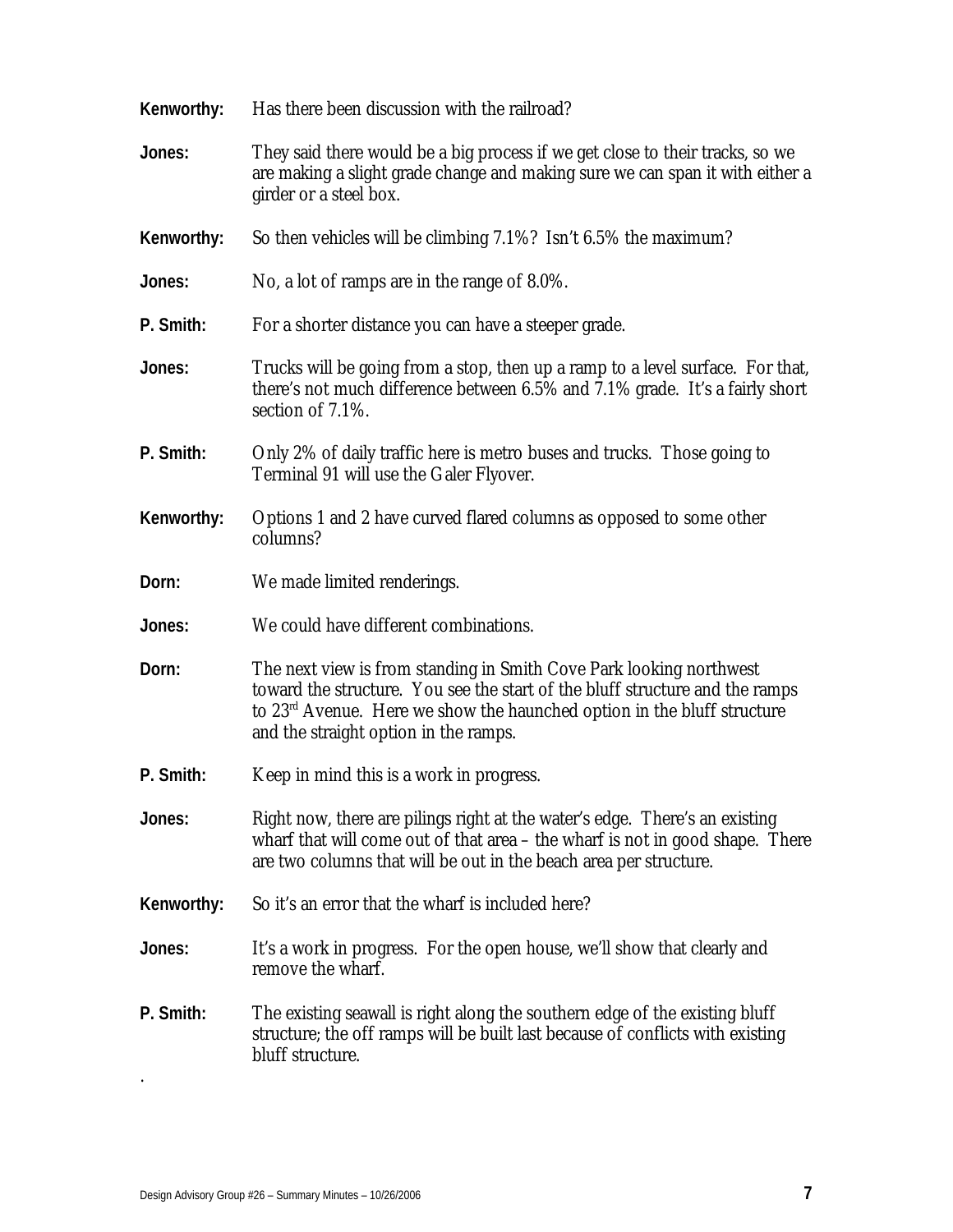| Dorn:      | The next view is looking north from the Smith Cove Park site. We show the<br>existing structure, the prestressed girders, and the haunched concrete box,<br>and you can also see how these options look with the different pier types.                                                                                                                                                                                                                                                                                                         |
|------------|------------------------------------------------------------------------------------------------------------------------------------------------------------------------------------------------------------------------------------------------------------------------------------------------------------------------------------------------------------------------------------------------------------------------------------------------------------------------------------------------------------------------------------------------|
| Burke:     | I don't see a huge difference in the appearance. All these columns look<br>much the same.                                                                                                                                                                                                                                                                                                                                                                                                                                                      |
| Dorn:      | From this distance you can't see the difference.                                                                                                                                                                                                                                                                                                                                                                                                                                                                                               |
| M. Smith:  | I love having less piers rather than more.                                                                                                                                                                                                                                                                                                                                                                                                                                                                                                     |
| Jones:     | The Parks Department liked that also.                                                                                                                                                                                                                                                                                                                                                                                                                                                                                                          |
| Montaño:   | The columns should have a significant pier base, a clear bottom and top.                                                                                                                                                                                                                                                                                                                                                                                                                                                                       |
| Jones:     | From a design perspective that's a good point.                                                                                                                                                                                                                                                                                                                                                                                                                                                                                                 |
| Montaño:   | That would make more sense because that is what is viewed, rather than<br>spending money on things that are not seen.                                                                                                                                                                                                                                                                                                                                                                                                                          |
| Coney:     | Will we be able to see a map that shows where these columns come down in<br>the park?                                                                                                                                                                                                                                                                                                                                                                                                                                                          |
| Jones:     | Yes, we have that.                                                                                                                                                                                                                                                                                                                                                                                                                                                                                                                             |
| Coney:     | If we talk about doing a land swap then that becomes important.                                                                                                                                                                                                                                                                                                                                                                                                                                                                                |
| Jones:     | There's one column there right by the road to the Navy Admiral's House and<br>then you hit the abutment. It will be just south of the abutment of the<br>existing bridge. We'll bring that plan.                                                                                                                                                                                                                                                                                                                                               |
| Kenworthy: | The curved flare seems to be more consistent with the haunched option.                                                                                                                                                                                                                                                                                                                                                                                                                                                                         |
| Jones:     | Why don't we go to the columns [ <i>Bridge Type Alternatives – Three-Dimensional</i><br>Modeling]. This is just modeling of the columns to give you an idea. We<br>show the curved flare, angular flare, and tapered. They are shown first with<br>the concrete box type and then with the prestressed girders. For the girders,<br>you'll see there needs to be a crossbeam to connect the girders to the piers.<br>On the back pages, the three column structure simulates the columns where<br>we'll have ramps to 23 <sup>rd</sup> Avenue. |
| Dorn:      | The general decision is concrete box or prestressed girders, and then<br>determining which of the three pier types. Different columns could be used<br>in different locations.                                                                                                                                                                                                                                                                                                                                                                 |
| Jones:     | From a construction standpoint is choosing one type important?                                                                                                                                                                                                                                                                                                                                                                                                                                                                                 |
| Dorn:      | Yes, we probably want to create just one form for constructing columns.                                                                                                                                                                                                                                                                                                                                                                                                                                                                        |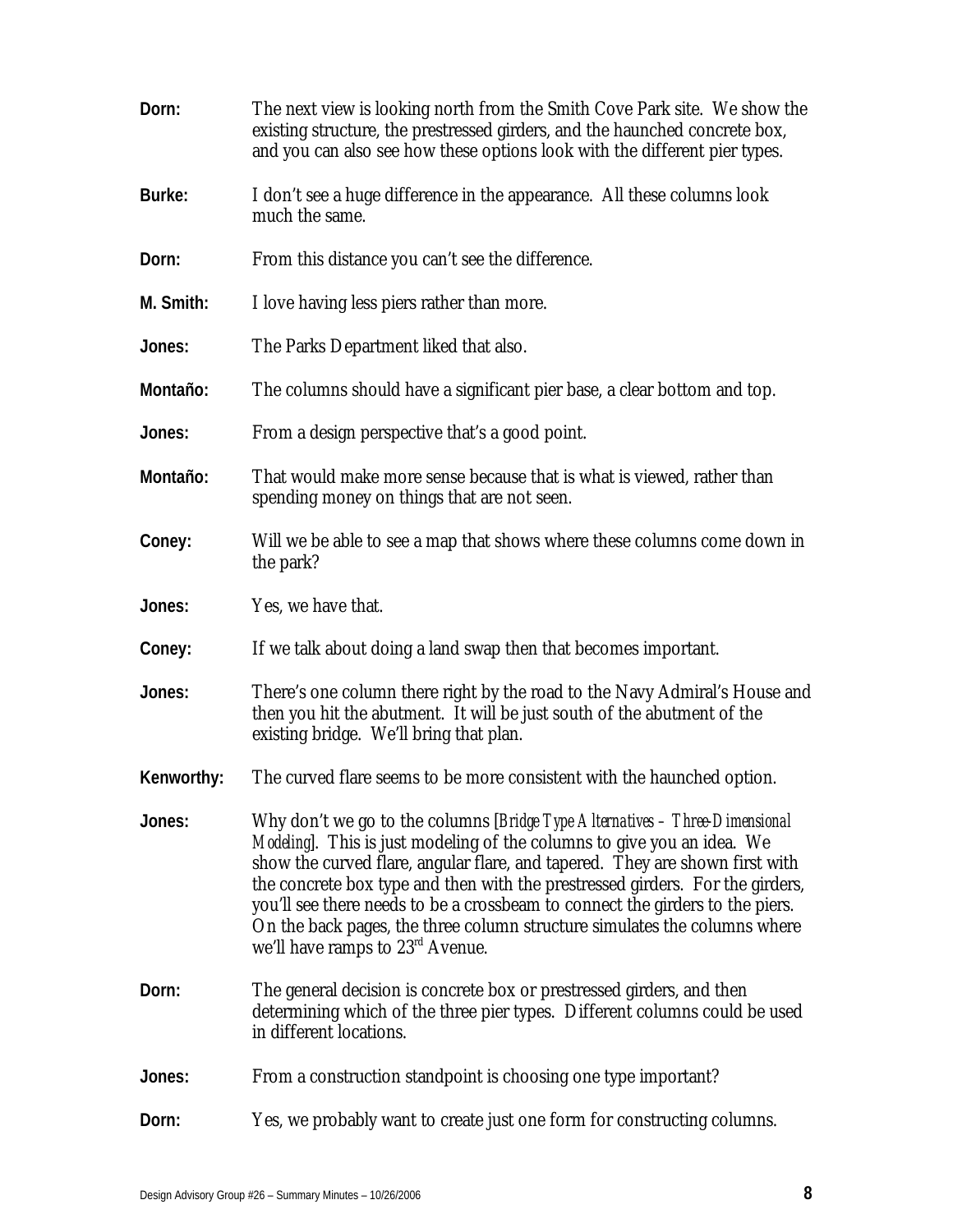| M. Smith:  | The curved flared columns look good.                                                                                                                                                                |
|------------|-----------------------------------------------------------------------------------------------------------------------------------------------------------------------------------------------------|
| Jones:     | Those seem to fit nicely with the haunched concrete box structure.                                                                                                                                  |
| Brandt:    | Any other gut reactions?                                                                                                                                                                            |
| Coney:     | The girders have nesting places for birds. What's the cost differential<br>between the concrete box and the prestressed girders?                                                                    |
| Jones:     | On the first page of your matrix [Structure Types – September 6, 2006] the<br>mainline structure has a half-a-million-dollar difference between those types.<br>The concrete box is more expensive. |
| Burke:     | I don't know at this point. I think people around this table are saying the<br>prestressed girders don't look as nice.                                                                              |
| Jones:     | The West Seattle Bridge is haunched on the main span and has girders after<br>the piers begin.                                                                                                      |
| Kenworthy: | What are they using on those elevated light rail structures?                                                                                                                                        |
| Dorn:      | They are using the straight concrete box structure and using it over and over<br>again, which brings down the cost.                                                                                 |
| Jones:     | Are there more questions? We want to make sure you have a clear<br>understanding and to get your comments.                                                                                          |

# IV. Open House Materials

#### **Sarah Brandt, EnviroIssues**

Sarah walked the group through the open house materials included in their packet, particularly the draft display boards, Frequently Asked Questions, posters and postcards.

#### **Discussion**

**Kenworthy:** You'll reorder the handouts to match the matrix, and it might be helpful to say "more spans" in the matrix and really spell it out for people. Are there going to be handouts with the different types of supports? **Jones:** Yes. **Kenworthy:** Could we show the criteria we used and get reactions? **Brandt:** Yes, we could do that.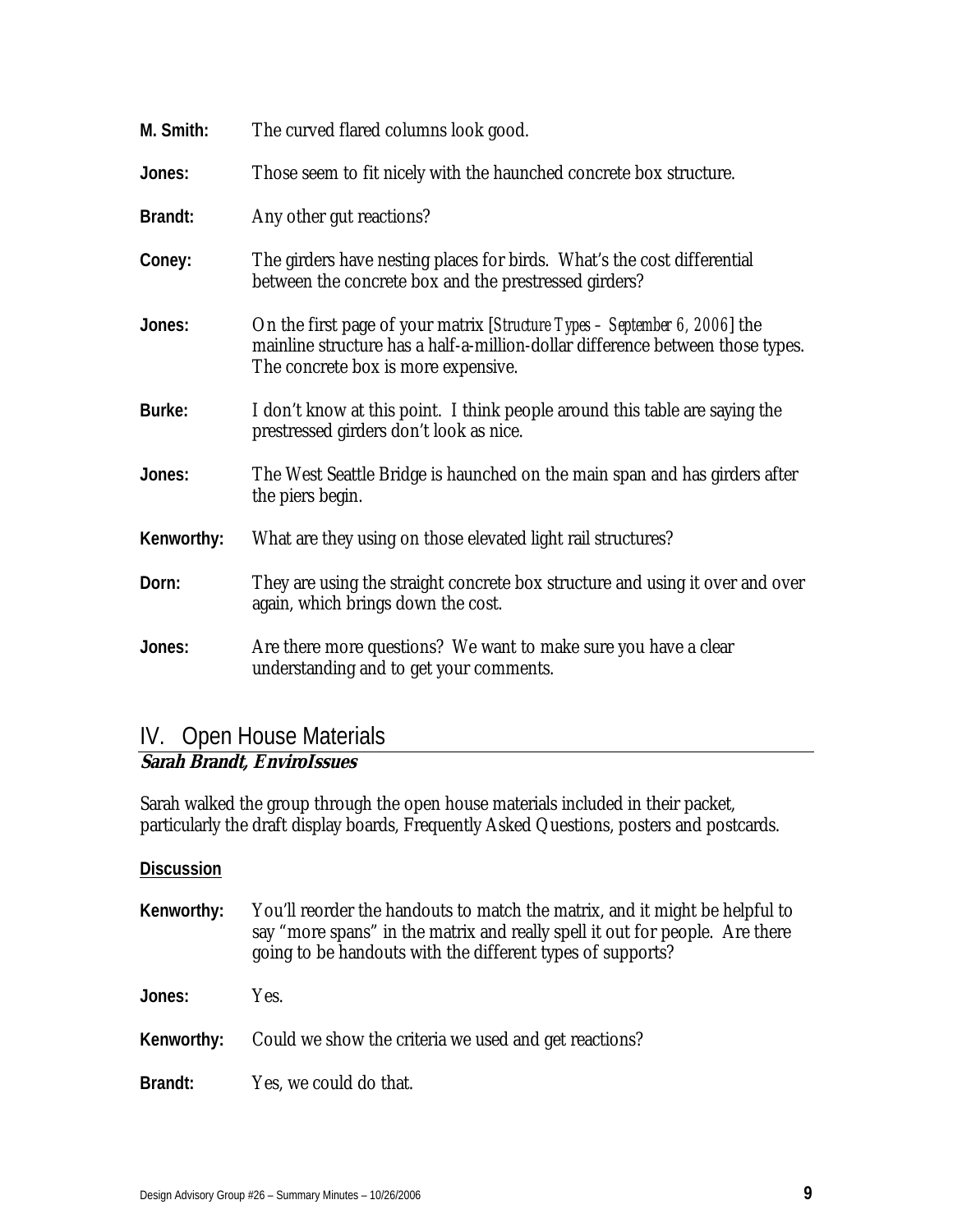| Burke:     | Are we going to show people the rails and lighting and get strong reactions<br>from people? The columns and structures don't look that different, so show<br>people the span length, cost, and construction differences. If there are<br>questions about why we didn't go with something more wild looking, we can<br>explain that.                                                                                                                                             |
|------------|---------------------------------------------------------------------------------------------------------------------------------------------------------------------------------------------------------------------------------------------------------------------------------------------------------------------------------------------------------------------------------------------------------------------------------------------------------------------------------|
| Montaño:   | Number and label the types more clearly in the matrix.                                                                                                                                                                                                                                                                                                                                                                                                                          |
| Kenworthy: | Yes, let's do that.                                                                                                                                                                                                                                                                                                                                                                                                                                                             |
| M. Smith:  | Are we opening a can of worms to discuss opening $23rd$ Avenue to the public<br>again?                                                                                                                                                                                                                                                                                                                                                                                          |
| Jones:     | We're going to say that we're at a critical junction to select basic column<br>types and basic structures and to move ahead. We'll show them that we're<br>thinking about rails and detours also, but that we'll bring those back to the<br>community later on. At this point we're working mainly to select structure<br>types.                                                                                                                                                |
| Kenworthy: | The lighting issue is a big one for people on the Magnolia bluff. Say on the<br>matrix that lighting issues will be addressed later.                                                                                                                                                                                                                                                                                                                                            |
| Brandt:    | I can walk you briefly through the stations for the open house. There will be<br>a project history station where we let people know we've worked hard and<br>what the steps have been. We'll bring back the history of the bridge board<br>and the project goals. Then we'll move to design elements, showing the<br>different renderings. We'll have a section devoted to features, such as the<br>railings and bicycle access, and then we'll show how the detour could look. |
| Kenworthy: | There hasn't been groundwork for that so we need to spell out the pros and<br>cons of the detours and be clear.                                                                                                                                                                                                                                                                                                                                                                 |
| Jones:     | I'll also talk through that with the public.                                                                                                                                                                                                                                                                                                                                                                                                                                    |
| Brandt:    | And we'll have a comment form.                                                                                                                                                                                                                                                                                                                                                                                                                                                  |
| Jones:     | If we highlight issues for folks, it will spark other ideas.                                                                                                                                                                                                                                                                                                                                                                                                                    |
| Kenworthy: | Exactly.                                                                                                                                                                                                                                                                                                                                                                                                                                                                        |
| Traven:    | Anything new on funding?                                                                                                                                                                                                                                                                                                                                                                                                                                                        |
| Jones:     | At this point, no.                                                                                                                                                                                                                                                                                                                                                                                                                                                              |
| Kenworthy: | Do the materials show where the website is?                                                                                                                                                                                                                                                                                                                                                                                                                                     |
| Jones:     | Yes, it's on the postcard and the poster.                                                                                                                                                                                                                                                                                                                                                                                                                                       |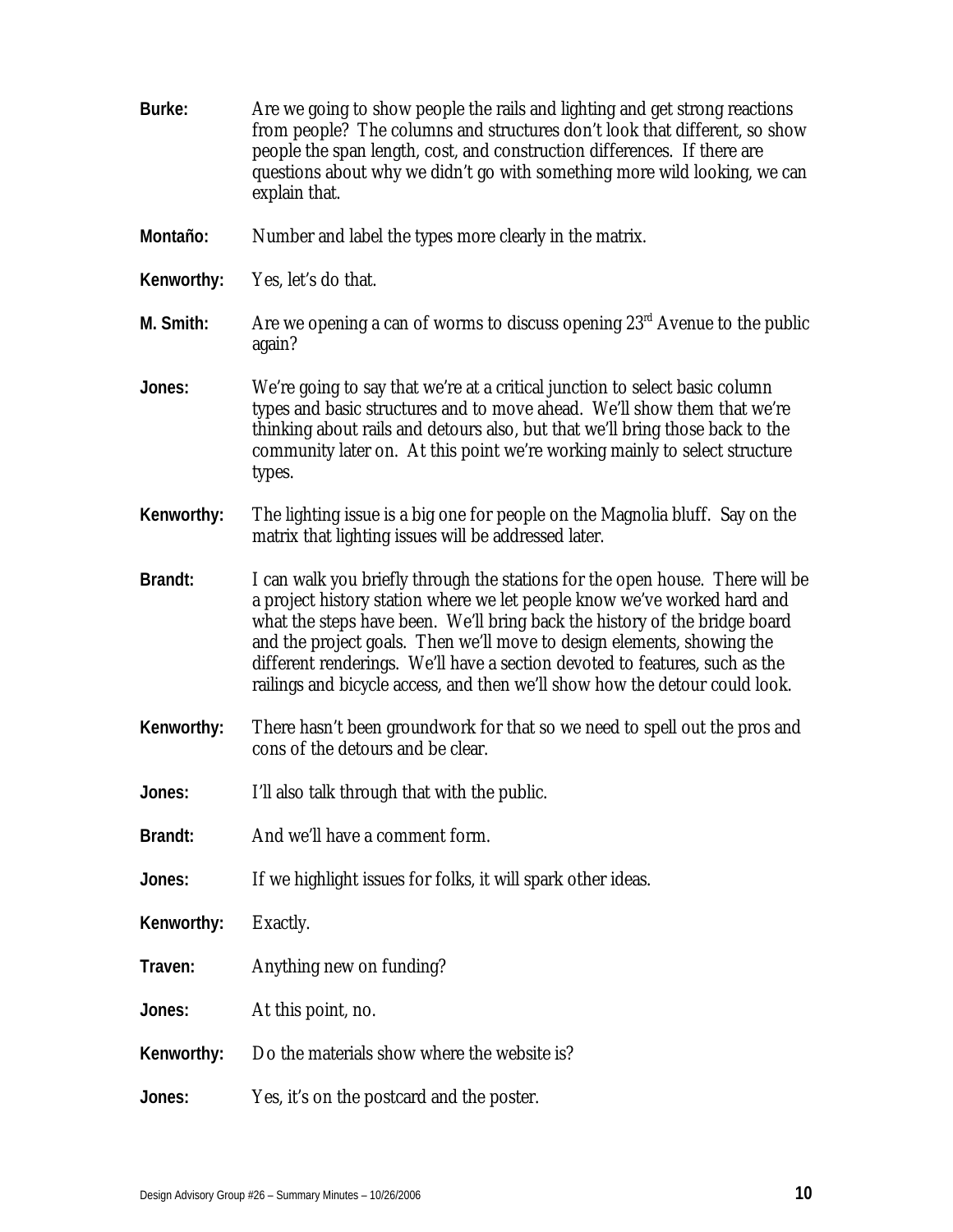| Burke:     | Who makes the final decision on which structure type to use?                                                                                                                                                                                                                                                                                                                             |
|------------|------------------------------------------------------------------------------------------------------------------------------------------------------------------------------------------------------------------------------------------------------------------------------------------------------------------------------------------------------------------------------------------|
| Jones:     | The Seattle Department of Transportation, probably within the month.                                                                                                                                                                                                                                                                                                                     |
| Burke:     | Do you eventually want a consensus opinion from this group, or just<br>individual opinions?                                                                                                                                                                                                                                                                                              |
| Jones:     | We'll talk more about that next month, after the open house.                                                                                                                                                                                                                                                                                                                             |
| Kenworthy: | Yes, let's discuss that.                                                                                                                                                                                                                                                                                                                                                                 |
| Brandt:    | We should have a celebration of the Design Advisory Group's commitment.<br>When do we think we'll meet after October $4th$ ?                                                                                                                                                                                                                                                             |
| Jones:     | We probably won't meet for a few months after October $4th$ and we'll come<br>back together when there's more to talk about.                                                                                                                                                                                                                                                             |
| Coney:     | When will there be a presentation for the Seattle City Council transportation<br>committee?                                                                                                                                                                                                                                                                                              |
| Jones:     | They don't talk about anything but budget for a few months. The first<br>official decision from them is the Finding of No Significant Impacts<br>(FONSI) and we'll do a briefing for that likely in the first part of December.                                                                                                                                                          |
| Burke:     | Janis [Traven], you made a comment about opportunities to say something<br>about "Bridging the Gap."                                                                                                                                                                                                                                                                                     |
| Traven:    | There's a vote on November 7 <sup>th</sup> .                                                                                                                                                                                                                                                                                                                                             |
| Jones:     | "Bridging the Gap" was decided by looking at construction related to<br>Viaduct impacts and the Magnolia Bridge replacement would have used all<br>the funding. They wanted to do multiple projects.                                                                                                                                                                                     |
| Burke:     | That package is already in progress?                                                                                                                                                                                                                                                                                                                                                     |
| Jones:     | Yes.                                                                                                                                                                                                                                                                                                                                                                                     |
| Kenworthy: | What alternative detour routes have you considered for during construction<br>of the new Magnolia Bridge?                                                                                                                                                                                                                                                                                |
| Jones:     | At this point, we have only looked at these two alternatives [see draft version<br>of Detour board]. Detour alternatives will be dependent on the timing of<br>development in the North Bay area. If the Port builds a surface road into the<br>North Bay area, that would be used as a detour route. We'll talk about that<br>more as it becomes definite. Other questions or comments? |
|            | Thanks for your helpful comments for the open house next week.                                                                                                                                                                                                                                                                                                                           |